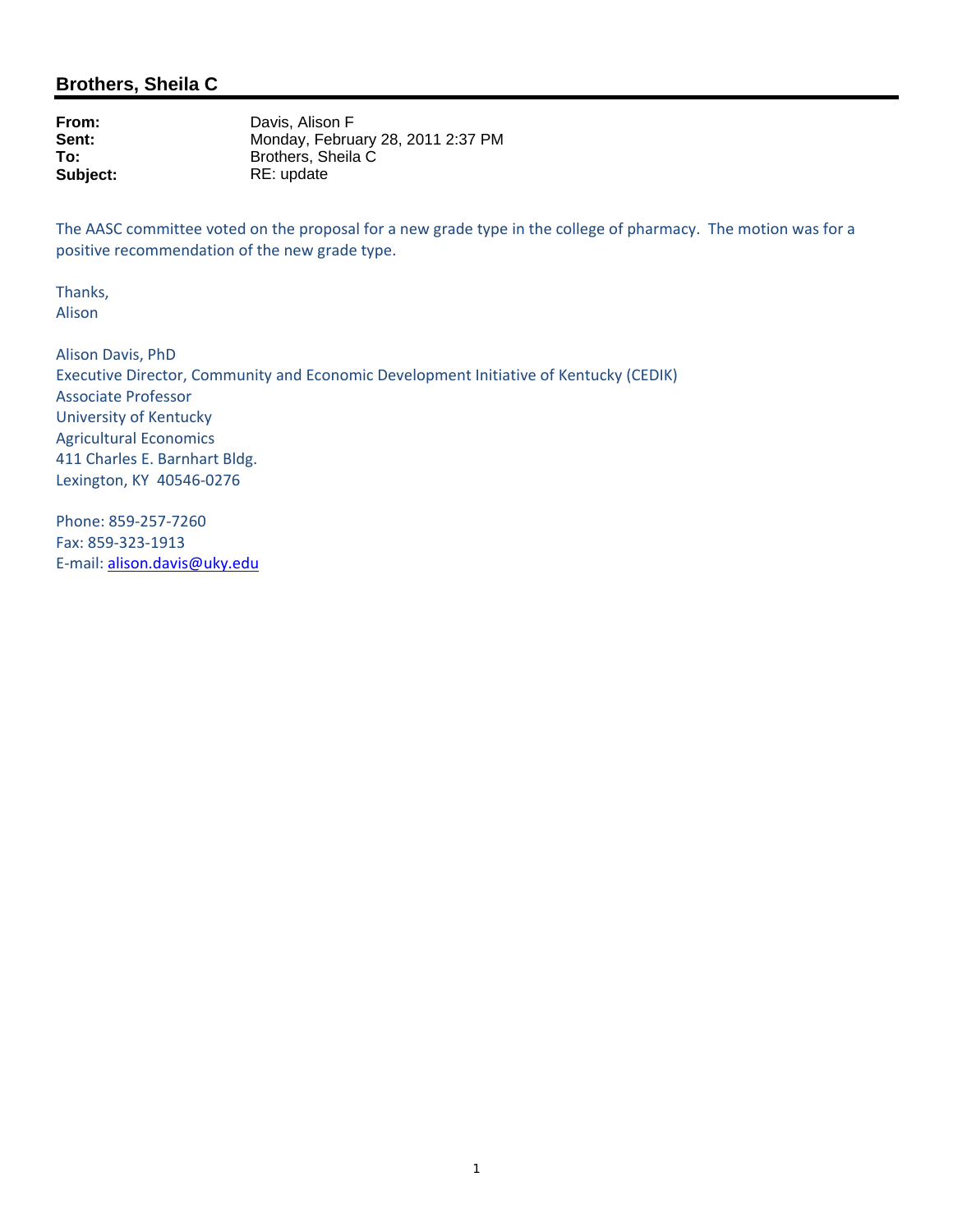#### **Proposal to Change the Grading System for Pharmacy Practice Experience Courses**

## **Submitted by: Office of Experiential Education Department of Pharmacy Practice and Science College of Pharmacy**

#### **September 8, 2010**

#### **Background:**

The Department of Pharmacy Practice and Science adopted a grading policy (1) specifying that grades in all experiential course work in the professional curriculum (i.e. Introductory Pharmacy Practice Experiences, IPPE I and IPPE II; and Advanced Pharmacy Practice Experiences, APPE) should be assigned on the following basis:

**Pass with honors** (Represents exceptionally high achievement in all course requirements as a result of aptitude, effort and intellectual initiative. Credit hours under this grade will count towards graduation, but will not be used in calculating grade‐point averages.)

**Pass** (Represents high achievement as a result of ability and effort and reflects student competence in all course requirements. Credit hours under this grade will count towards graduation, but will not be used in calculating grade‐point averages.)

**Fail** (Represents a marginal or unsatisfactory level of achievement in any of the course requirements. Credit hours under this grade will not count towards graduation but will be used in calculating grade‐point averages

The Office of Experiential Education and Department faculty agreed that the new grading system for experiential courses would be phased in as part of the implementation of the new experiential curriculum for students graduating in May 2012 (Curriculum 2012).

The new advanced pharmacy practice experience courses (APPEs) are under development for implementation in May 2011. When preparing the new APPE course/course change proposals for University approval, the Office of Experiential Education was informed that the University grading system currently does not define or recognize a Pass with Honors grade. Thus, we are now proposing the establishment of a new grade for the College of Pharmacy – Pass with honors – so we can carry out the policies adopted by the Department.

#### **Rationale for new grade:**

Historically, the College has utilized the letter grade system for assignment of grades to the advanced practice experience courses. Due to the nature of the clinical rotations and the difficulty associated with evaluation of clinical practice, coupled with the fact that many of the evaluations are conducted by off‐ campus, voluntary faculty preceptors, little discrimination in grading occurs in these courses. In fact, the lack of grade discrimination has basically defaulted these courses to a two grade scale – A for everyone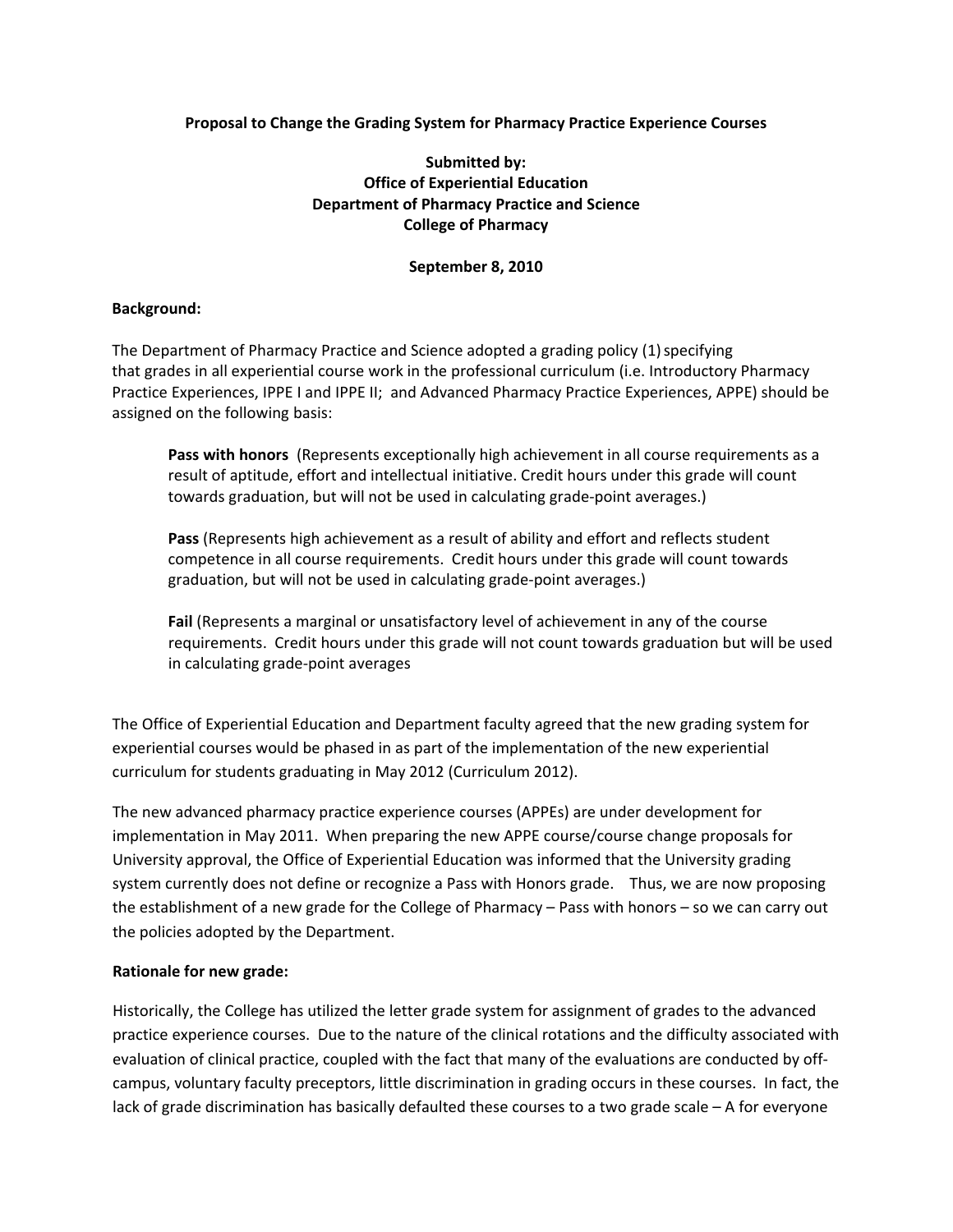who is performing satisfactorily (including those performing at an exceptionally high level) and B for those who are performing less satisfactorily. Because the advanced practice experience courses comprise approximately 25% of the curriculum, the overwhelming number of A grades and associated quality points disproportionately inflate cumulative GPAs while not differentiating those who perform at an exceptionally high level. This issue is not unique to the University of Kentucky. Faculty from Virginia Commonwealth University recently described their approach to development of a competency based assessment process for APPEs. In the article, the authors state "the supervising faculty members were not discriminating between grades sufficiently and were assigning students unreasonably high grades in the APPE program." (2) To address this, many practice experience courses in Colleges and Schools of Pharmacy across the country, including Virginia Commonwealth University, University of North Carolina at Chapel Hill, University of Iowa and University of California at San Diego, have moved to the Pass/Fail or Pass/Fail/Honors grading scale.

One potential problem identified by our faculty for utilizing a Pass/Fail option as currently recognized by the University is that the lack of anything other than a Pass grade may provide disincentive for students to perform at their highest level. This situation may occur in the IPPEs that are currently graded on a P/F system. The addition of Honors to the Pass/Fail grading option would encourage top students to strive for this highest level of achievement.

#### **Courses that will use new grade:**

All clinical practice experience courses, including both the introductory (IPPEs) and advanced practice experience courses (APPEs), will use the new grade. The majority of these clinical practice experiences are off-campus where students work under the supervision of community-based faculty preceptors.

- These courses currently are:
- PPS 928 Introductory Pharmacy Practice Experience I (4 hours) now graded P/F
- PPS 948 Introductory Pharmacy Practice Experience II (4 hours) now graded P/F
- PPS 991 Advanced Community Pharmacy Practice (6 hours) now graded A,B,C etc.
- PPS 992 Advanced Hospital Pharmacy Practice (6 hours) now graded A,B,C etc.
- PPS 993 Ambulatory Care Pharmacy Practice (6 hours) now graded A,B,C etc.
- PPS 994 Acute Care Inpatient Pharmacy Practice (6 hours) now graded A,B,C etc.
- PPS 995 Patient Care Pharmacy Practice Elective (6 hours) now graded A,B,C etc.
- PPS 996 Non‐Patient Care Pharmacy Practice Elective (6 hours) now graded A,B,C etc.

It is important to note that all courses that would utilize the new grade system will be reviewed through the regular course change approval process at which time the assessment rubrics documenting how the new grade would be applied will be provided. For an example of how competency-based assessment rubrics are applied to Honors/Pass/Fail courses, please review pages 211 – 250 of the Professional Experience Program manual of the UNC School of Pharmacy. (3)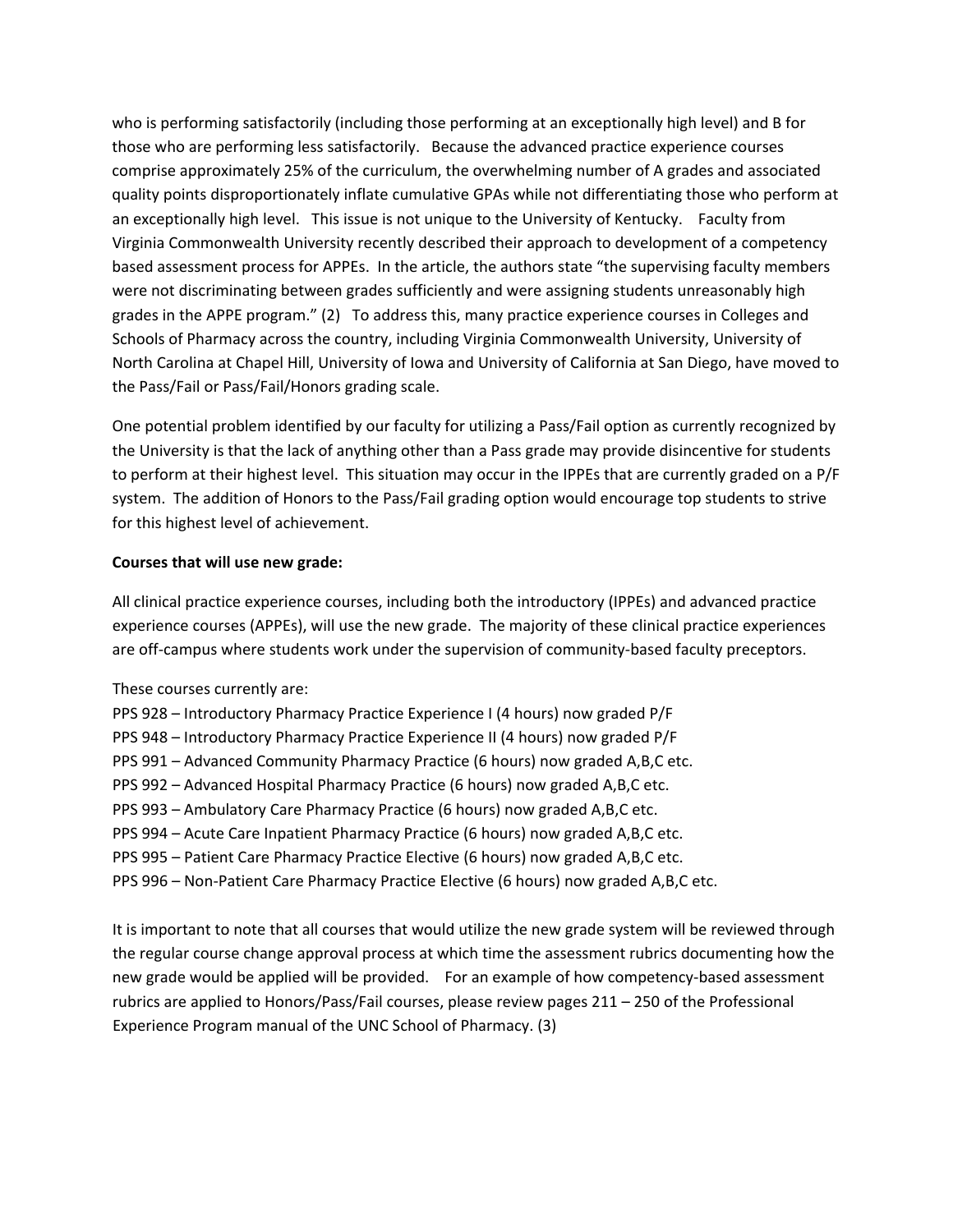Other courses in the PharmD curriculum will continue to use the previously established general grading system i.e. A,B,C etc . These courses are taught almost entirely by on campus faculty and are such that performance can be more easily measured and reflected in an A,B,C system.

### **Abbreviation and explanation of new grade type:**

The Pass with Honors grade could be abbreviated PH and would represent an exceptionally high level of achievement in a course taken on a Pass with Honors/Pass/Fail basis. As indicated above, credit hours successfully completed under this grade will count towards graduation but will not be used in calculating semester or cumulative grade point averages.

- 1. Policy on Grading/Evaluation in the PharmD Program, Department of Pharmacy Practice and Science Courses adopted August 5, 2005
- 2. Hill LH, Delafuente JC, Sicat BL, Kirkwood CK. Development of a competency-based Assessment Process for Advanced Pharmacy Practice Experiences. *Am J Pharm Education.* 2006; 70 (1) 1‐10.
- **3.** [http://pharmacy.unc.edu/programs/the](http://pharmacy.unc.edu/programs/the-pharmd/professional-experience-program/preceptors/pep-manual)‐pharmd/professional‐experience‐program/preceptors/pep‐ [manual](http://pharmacy.unc.edu/programs/the-pharmd/professional-experience-program/preceptors/pep-manual); accessed 9‐15‐10.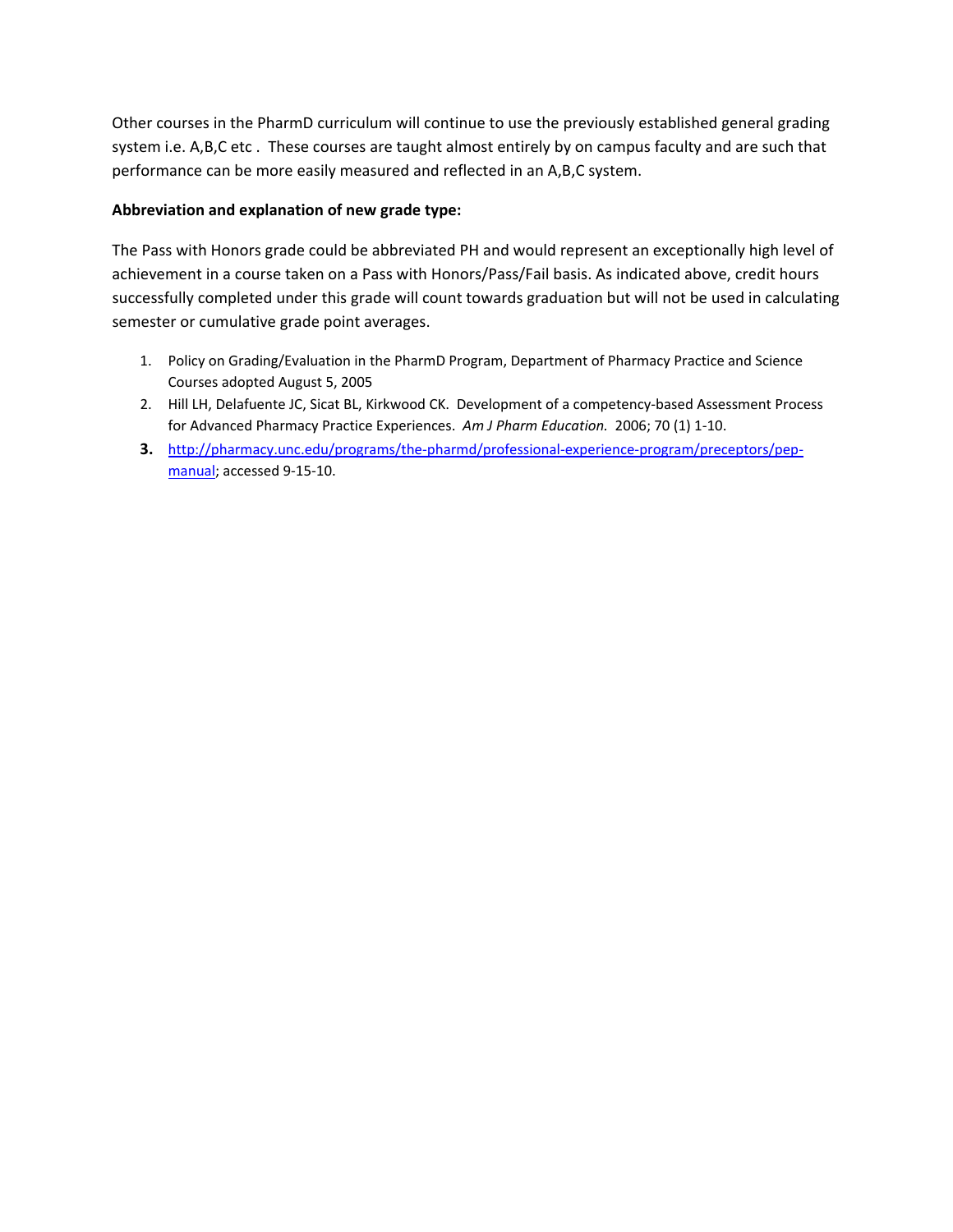# **Brothers, Sheila C**

| From:    | Rippetoe Freeman, Trish            |
|----------|------------------------------------|
| Sent:    | Thursday, March 03, 2011 11:06 AM  |
| To:      | Brothers, Sheila C                 |
| $Cc$ :   | Wermeling, Daniel                  |
| Subject: | FW: pharmacy grade change proposal |

**From:** Rippetoe Freeman, Trish **Sent:** Wednesday, March 02, 2011 2:33 PM **To:** Davis, Alison F **Subject:** pharmacy grade change proposal Alison, See below for my responses. Please let me know if you have additional questions. Trish

**From:** Davis, Alison F **Sent:** Monday, February 28, 2011 2:48 PM **To:** Rippetoe Freeman, Trish **Subject:** pharmacy grade change proposal

Dr. Freeman,

I am the chair of the senate's academic affairs and standards committee. We are currently reviewing your proposal. Our committee needs clarification on a couple of things.

1) The College of Pharmacy also places students with a GPA of < 2.0, on probation or suspension, how does the new grading system figure into this policy?

Students who fail a course under this proposal would automatically be placed on probation (at a minimum) based on our academic performance committee (APC) rules. Students who were already on probation with GPA less than 2.0 who successfully complete rotations with a P or PH would be considered by APC for removal from probation based on two successful semesters of Passing or Honors grades even though the GPA would still remain below 2.0 since the passing or honors grades are not figured into the GPA.

Is the credit hour/grade‐point average policy consistent with other pass/fail courses on campus? In the Bulletin, in the Academic Requirements section, it states:

Grade P represents a passing grade in a course taken on a Pass/Fail basis. It may also be assigned by the University Appeals Board in cases involving a violation of student academic rights. Credit hours successfully completed under this grade will count towards graduation but will not be used in calculating grade‐point averages.

Grade F represents failure in a course taken on a Pass/Fail basis. It is valued at zero (0) quality points and zero (0) credit hours.

Thus the implications of the grade of P are consistent with the Pharmacy proposal, but if we are reading this correctly, an F grade is not involved in the computation of grade‐point average, since it is averaged in at 0 credit hours. Is this correct? If it doesn't match the proposed interpretation of F in the proposal. Is there a different policy for graduate courses? Our plan was to follow current university rules for application of P and F grades, we would only add PH and would follow the rules as outlined in the proposal which make the PH grade consistent with the P grade the University already defines.

Thank you, Alison